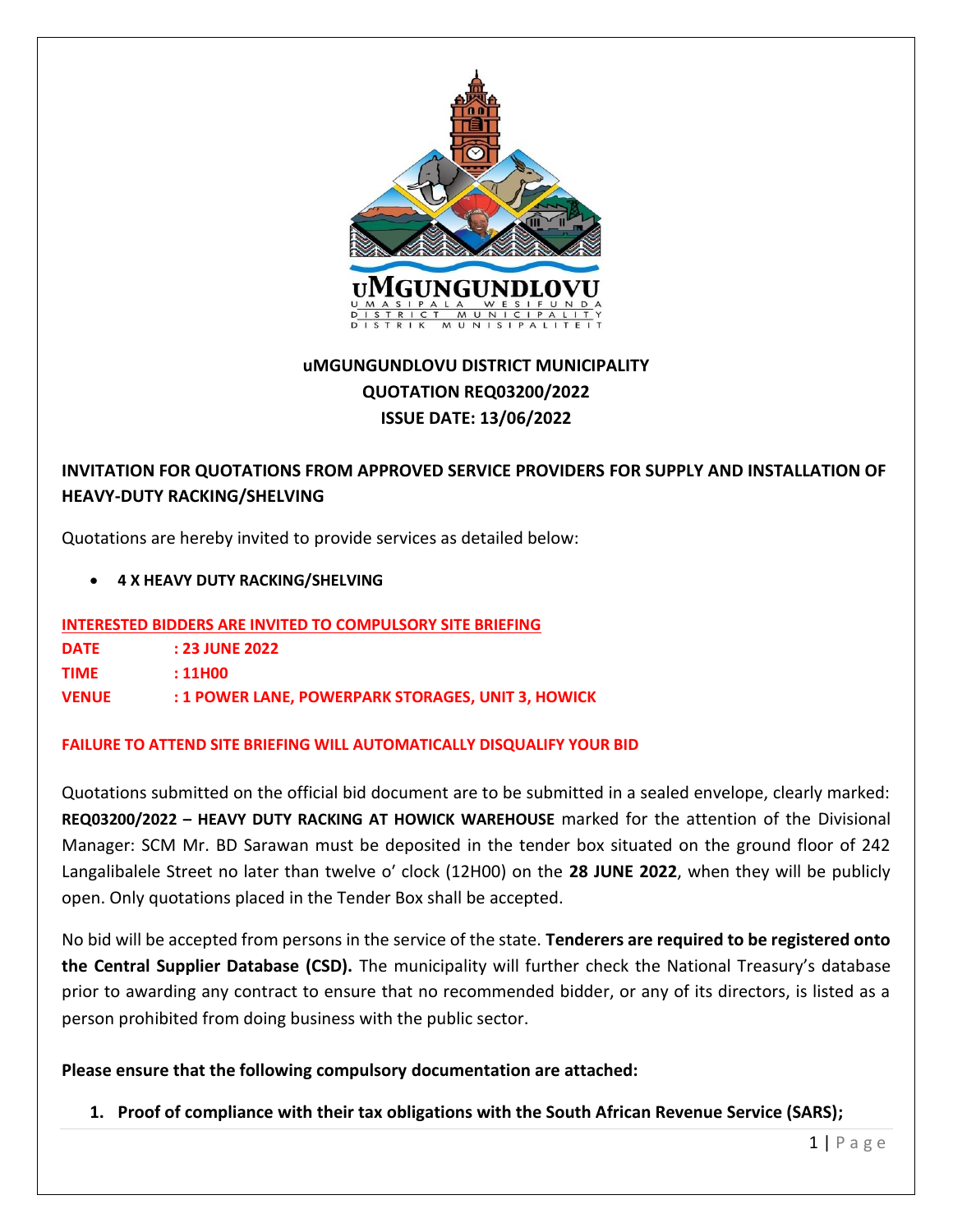- **2. Proof of registration with the central supplier database (CSD);**
- **3. Proof of Good Standing with Municipal Account**
- **4. MBD 4 – Declaration of Interest;**
- **5. MBD 8 – Declaration of bidders past SCM practices; and**
- **6. MBD 9 – Independent Bid Determination.**

**All bid documentation must be completed in its entirety and signed. Failure to submit the above documentation will disqualify your bid.**

uMgungundlovu District Municipality does not bind itself to accept the lowest quotation and reserves the right to accept the whole or any part of the quotation. Prices must be valid for a period of 30 days from close of advert.

Should you have any queries please contact Thembisile Khuzwayo via email: scm@umdm.gov.za as telephonic enquiries are not permitted.

**Mr. B Sarawan Divisional Manager: SCM uMgungundlovu District Municipality**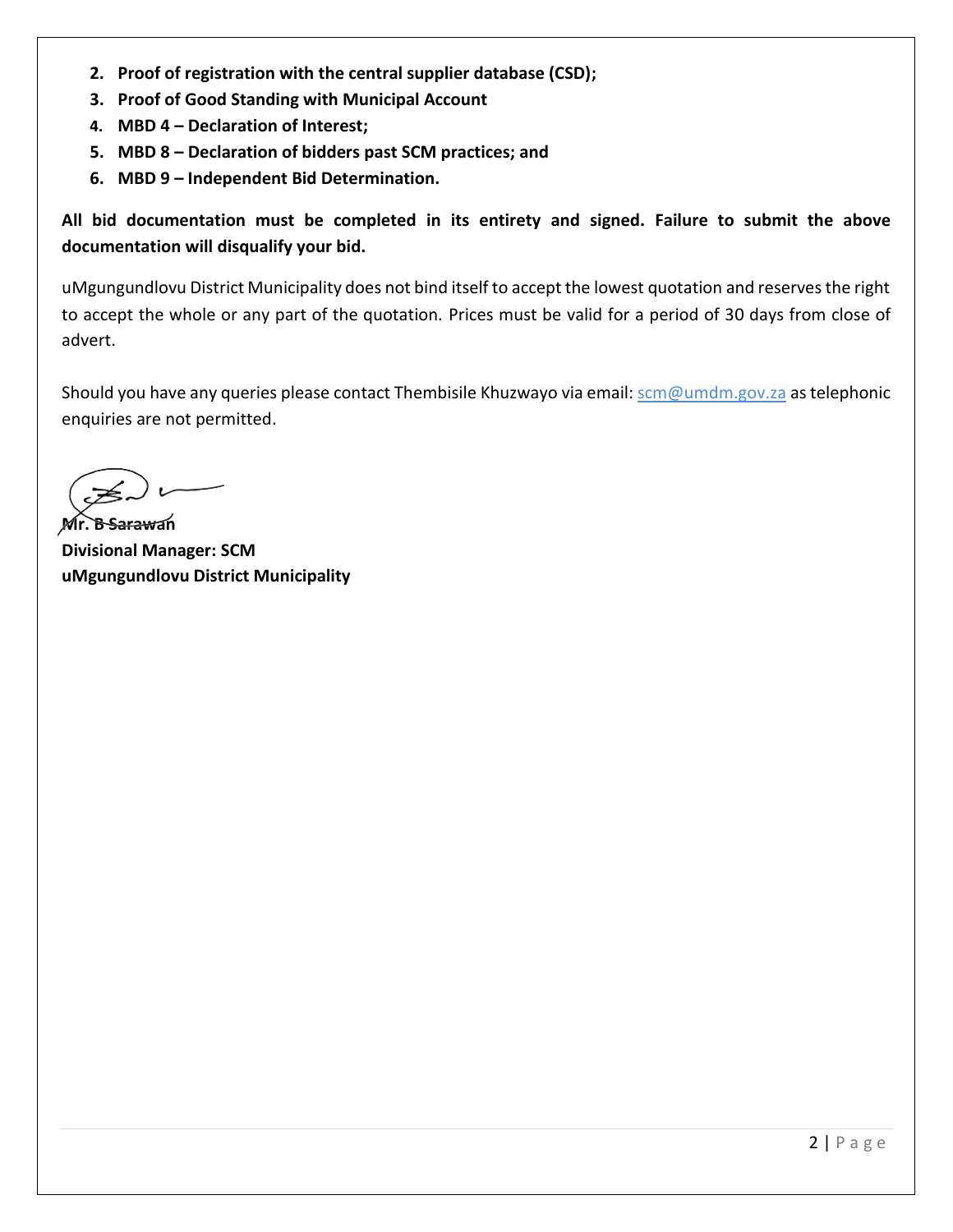## **INVITATION TO BID – MBD 1 PART A**

| YOU ARE HEREBY INVITED TO BID FOR REQUIREMENTS OF THE UMGUNGUNDLOVU DISTRICT MUNICIPALITY |          |               |              |               |       |  |
|-------------------------------------------------------------------------------------------|----------|---------------|--------------|---------------|-------|--|
| BID NUMBER:                                                                               | REQ03200 | CLOSING DATE: | 28 JUNE 2022 | CLOSING TIME: | 12h00 |  |
| <b>DESCRIPTION</b><br><b>HEAVY DUTY RACKING AT HOWICK STOREROOM</b>                       |          |               |              |               |       |  |
| THE SUCCESSFUL BIDDER WILL BE ISSUED WITH A PURCHASE ORDER                                |          |               |              |               |       |  |

BID RESPONSE DOCUMENTS MAY BE DEPOSITED IN THE BID BOX SITUATED AT 242 LANGALIBALELE STREET, PIETERMARITZBURG

| <b>SUPPLIER INFORMATION</b>                                                                                                                                          |                                               |                                            |                       |                       |                   |                                                                                           |  |                                                   |
|----------------------------------------------------------------------------------------------------------------------------------------------------------------------|-----------------------------------------------|--------------------------------------------|-----------------------|-----------------------|-------------------|-------------------------------------------------------------------------------------------|--|---------------------------------------------------|
| <b>NAME OF BIDDER</b>                                                                                                                                                |                                               |                                            |                       |                       |                   |                                                                                           |  |                                                   |
| POSTAL ADDRESS                                                                                                                                                       |                                               |                                            |                       |                       |                   |                                                                                           |  |                                                   |
| <b>STREET ADDRESS</b>                                                                                                                                                |                                               |                                            |                       |                       |                   |                                                                                           |  |                                                   |
| <b>TELEPHONE NUMBER</b>                                                                                                                                              |                                               | <b>CODE</b>                                |                       |                       |                   | <b>NUMBER</b>                                                                             |  |                                                   |
| <b>CELLPHONE NUMBER</b>                                                                                                                                              |                                               |                                            |                       |                       |                   |                                                                                           |  |                                                   |
| <b>FACSIMILE NUMBER</b>                                                                                                                                              |                                               | CODE                                       |                       |                       |                   | <b>NUMBER</b>                                                                             |  |                                                   |
| <b>E-MAIL ADDRESS</b>                                                                                                                                                |                                               |                                            |                       |                       |                   |                                                                                           |  |                                                   |
| <b>VAT REGISTRATION NUMBER</b>                                                                                                                                       |                                               |                                            |                       |                       |                   |                                                                                           |  |                                                   |
| <b>TAX COMPLIANCE STATUS</b>                                                                                                                                         |                                               | <b>TCS PIN:</b>                            |                       |                       | <b>OR</b>         | CSD No:                                                                                   |  |                                                   |
| <b>B-BBEE STATUS LEVEL VERIFICATION</b><br><b>CERTIFICATE</b>                                                                                                        |                                               | $\Box$ Yes                                 |                       |                       |                   | <b>B-BBEE STATUS</b><br><b>LEVEL SWORN</b>                                                |  | $ $ Yes                                           |
| [TICK APPLICABLE BOX]                                                                                                                                                |                                               | No                                         |                       |                       | l No<br>AFFIDAVIT |                                                                                           |  |                                                   |
| [A B-BBEE STATUS LEVEL VERIFICATION CERTIFICATE/ SWORN AFFIDAVIT (FOR EMES & QSEs) MUST BE SUBMITTED IN<br><b>ORDER TO QUALIFY FOR PREFERENCE POINTS FOR B-BBEE]</b> |                                               |                                            |                       |                       |                   |                                                                                           |  |                                                   |
| ARE YOU THE ACCREDITED<br>REPRESENTATIVE IN SOUTH AFRICA<br>FOR THE GOODS /SERVICES / WORKS<br>OFFERED?                                                              |                                               | Yes<br>$\neg$ No<br>[IF YES ENCLOSE PROOF] |                       |                       |                   | ARE YOU A FOREIGN<br><b>BASED SUPPLIER FOR</b><br>THE GOODS / SERVICES<br>/WORKS OFFERED? |  | $\Box$ Yes $\Box$ No<br>[IF YES, ANSWER PART B:3] |
| TOTAL NUMBER OF ITEMS OFFERED                                                                                                                                        |                                               |                                            |                       |                       |                   | <b>TOTAL BID PRICE</b>                                                                    |  | R                                                 |
| SIGNATURE OF BIDDER                                                                                                                                                  |                                               |                                            |                       |                       | <b>DATE</b>       |                                                                                           |  |                                                   |
| CAPACITY UNDER WHICH THIS BID IS<br><b>SIGNED</b>                                                                                                                    |                                               |                                            |                       |                       |                   |                                                                                           |  |                                                   |
|                                                                                                                                                                      | BIDDING PROCEDURE QUERIES MAY BE DIRECTED TO: |                                            |                       |                       |                   |                                                                                           |  | <b>TECHNICAL INFORMATION MAY BE DIRECTED TO:</b>  |
| <b>DEPARTMENT</b>                                                                                                                                                    | <b>FINANCE</b>                                |                                            |                       | <b>DEPARTMENT</b>     |                   |                                                                                           |  |                                                   |
| <b>CONTACT PERSON</b><br>Ms. T Khuzwayo                                                                                                                              |                                               |                                            | <b>CONTACT PERSON</b> |                       |                   |                                                                                           |  |                                                   |
| <b>E-MAIL ADDRESS</b>                                                                                                                                                | scm@umdm.gov.za                               |                                            |                       | <b>E-MAIL ADDRESS</b> |                   |                                                                                           |  |                                                   |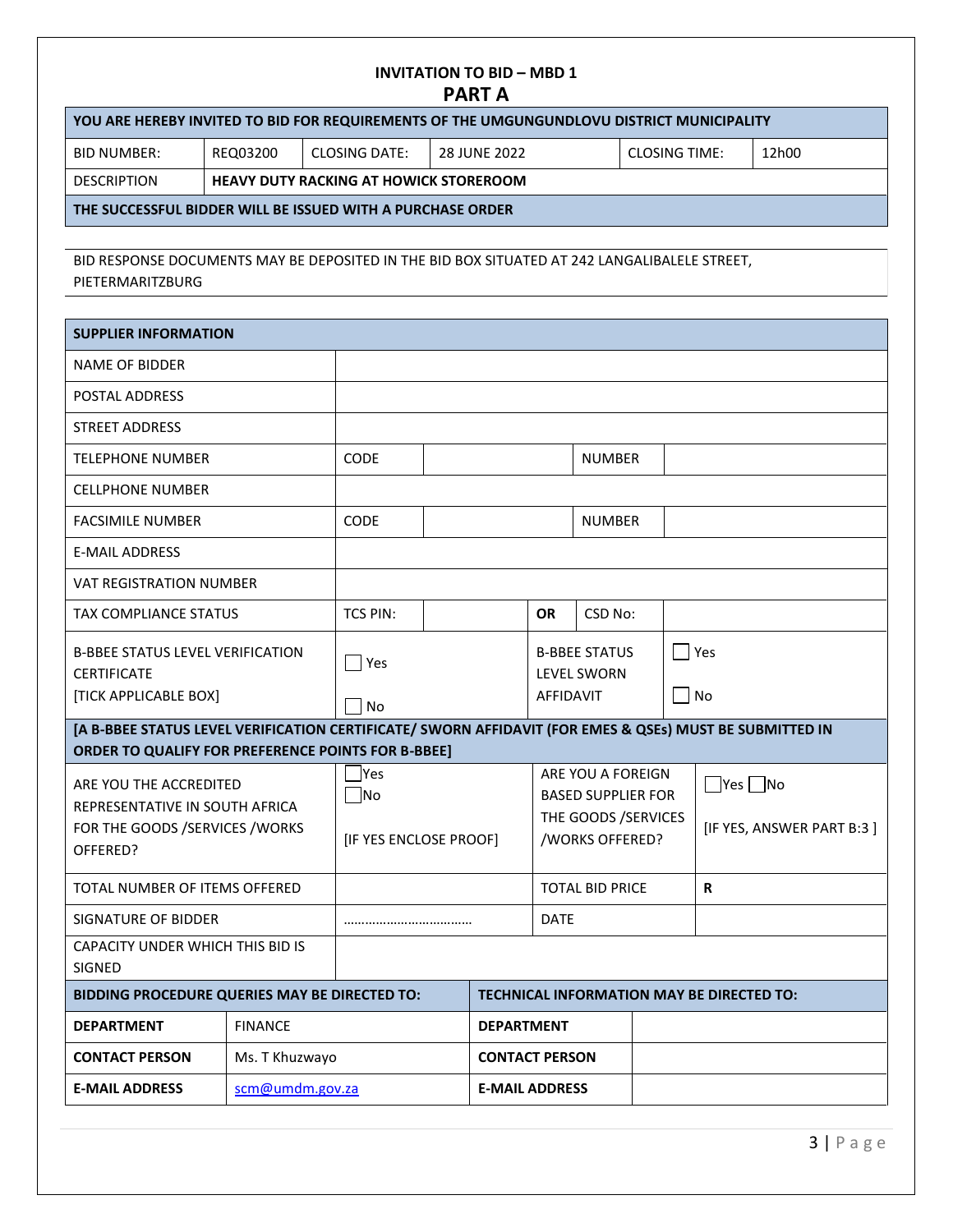## **PART B TERMS AND CONDITIONS FOR BIDDING**

#### **1. BID SUBMISSION:**

1.1. BIDS MUST BE DELIVERED BY THE STIPULATED TIME TO THE CORRECT ADDRESS. LATE BIDS WILL NOT BE ACCEPTED FOR CONSIDERATION.

#### 1.2. **ALL BIDS MUST BE SUBMITTED ON THE OFFICIAL FORMS PROVIDED–(NOT TO BE RE-TYPED) OR ONLINE**

1.3. THIS BID IS SUBJECT TO THE PREFERENTIAL PROCUREMENT POLICY FRAMEWORK ACT, THE GENERAL CONDITIONS OF CONTRACT (GCC) AND, IF APPLICABLE, ANY OTHER SPECIAL CONDITIONS OF CONTRACT.

#### **2. TAX COMPLIANCE REQUIREMENTS**

**3. QUESTIONNAIRE TO BIDDING FOREIGN SUPPLIERS**

- 2.1 BIDDERS MUST ENSURE COMPLIANCE WITH THEIR TAX OBLIGATIONS.
- 2.2 BIDDERS ARE REQUIRED TO SUBMIT THEIR UNIQUE PERSONAL IDENTIFICATION NUMBER (PIN) ISSUED BY SARS TO ENABLE THE ORGAN OF STATE TO VIEW THE TAXPAYER'S PROFILE AND TAX STATUS.
- 2.3 APPLICATION FOR THE TAX COMPLIANCE STATUS (TCS) CERTIFICATE OR PIN MAY ALSO BE MADE VIA E-FILING. IN ORDER TO USE THIS PROVISION, TAXPAYERS WILL NEED TO REGISTER WITH SARS AS E-FILERS THROUGH THE WEBSITE WWW.SARS.GOV.ZA.
- 2.4 FOREIGN SUPPLIERS MUST COMPLETE THE PRE-AWARD QUESTIONNAIRE IN PART B:3.
- 2.5 BIDDERS MAY ALSO SUBMIT A PRINTED TCS CERTIFICATE TOGETHER WITH THE BID.
- 2.6 IN BIDS WHERE CONSORTIA / JOINT VENTURES / SUB-CONTRACTORS ARE INVOLVED, EACH PARTY MUST SUBMIT A SEPARATE TCS CERTIFICATE / PIN / CSD NUMBER.
- 2.7 WHERE NO TCS IS AVAILABLE BUT THE BIDDER IS REGISTERED ON THE CENTRAL SUPPLIER DATABASE (CSD), A CSD NUMBER MUST BE PROVIDED.

| 3.1. IS THE ENTITY A RESIDENT OF THE REPUBLIC OF SOUTH AFRICA (RSA)? | $\Box$ YES $\Box$ NO     |
|----------------------------------------------------------------------|--------------------------|
| 3.2. DOES THE ENTITY HAVE A BRANCH IN THE RSA?                       | $\Box$ YES $\Box$ NO     |
| 3.3. DOES THE ENTITY HAVE A PERMANENT ESTABLISHMENT IN THE RSA?      | $\Box$ YES $\Box$ NO     |
| 3.4. DOES THE ENTITY HAVE ANY SOURCE OF INCOME IN THE RSA?           | $\Box$ YES $\Box$ NO     |
| 3.5. IS THE ENTITY LIABLE IN THE RSA FOR ANY FORM OF TAXATION?       | $\vert$   YES $\vert$ NO |

**IF THE ANSWER IS "NO" TO ALL OF THE ABOVE, THEN IT IS NOT A REQUIREMENT TO REGISTER FOR A TAX COMPLIANCE STATUS SYSTEM PIN CODE FROM THE SOUTH AFRICAN REVENUE SERVICE (SARS) AND IF NOT REGISTER AS PER 2.3 ABOVE.**

**NB: FAILURE TO PROVIDE ANY OF THE ABOVE PARTICULARS MAY RENDER THE BID INVALID**. **NO BIDS WILL BE CONSIDERED FROM PERSONS IN THE SERVICE OF THE STATE**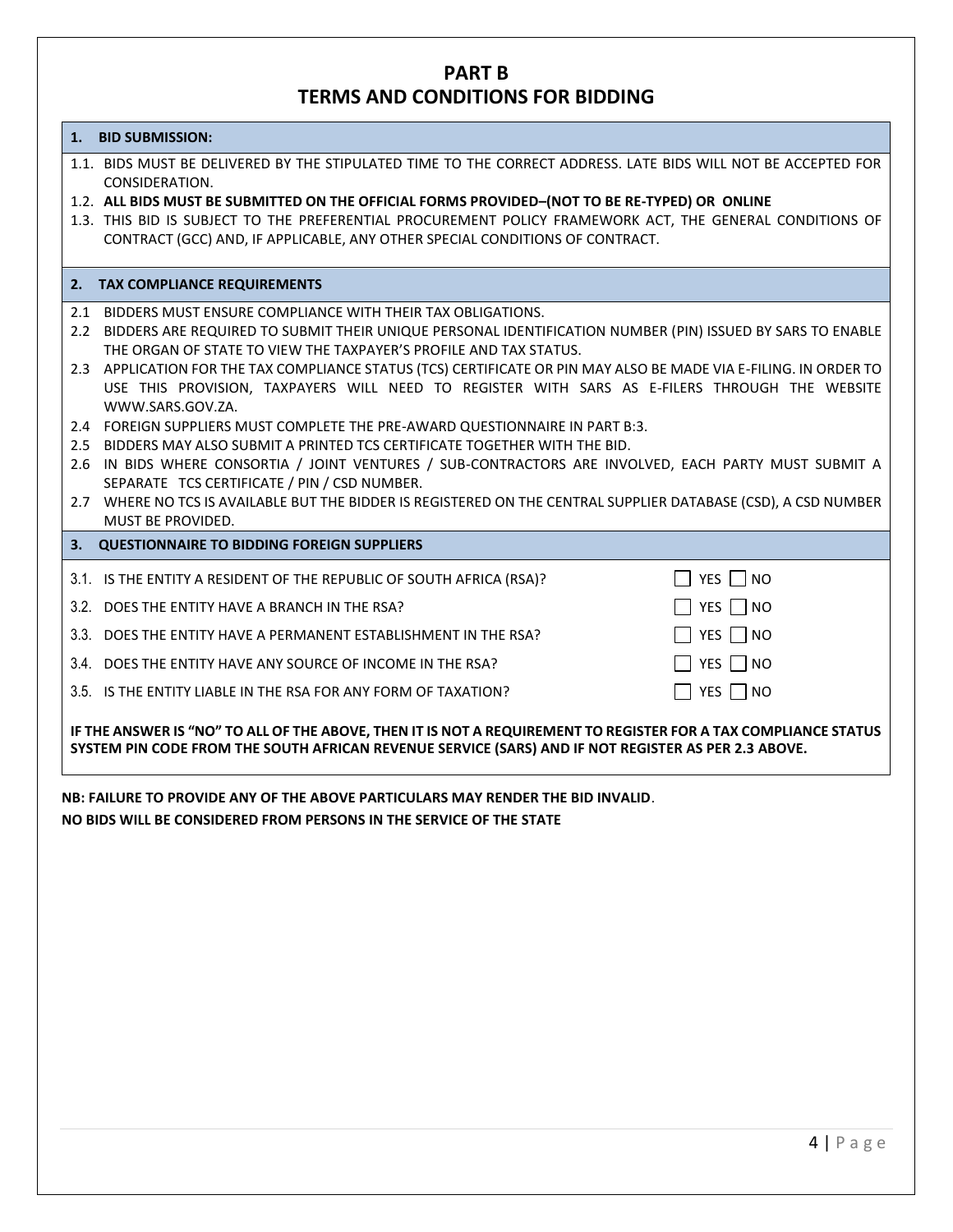### **QUOTATION**

- 1. The bidder is required to submit the quotation using the service provider's letterhead or other equivalent company documentation. Failure to do so will render the bid unresponsive.
- 2. The quotation must specifically identify the items being quoted for or indicate that the quotation is according to the specification advertised. Any trademark, name, type, specific origin, or producer must be clearly listed on the quotation. Where delivery is requested, the quotation must clearly indicate that delivery is included. Failure to do so may render your bid unresponsive.
- 3. Delivery of all items to done within 14 calendar days unless otherwise stated.
- 4. The quotation must be a fixed price unless otherwise indicated on the advert. Unit prices must be itemised where applicable.

## **(ATTACH QUOTATION TO THIS PAGE)**

| <b>SIGNATURE</b>    | <b>NAME (PRINT)</b> |  |
|---------------------|---------------------|--|
| <b>CAPACITY</b>     | <b>DATE</b>         |  |
| <b>NAME OF FIRM</b> |                     |  |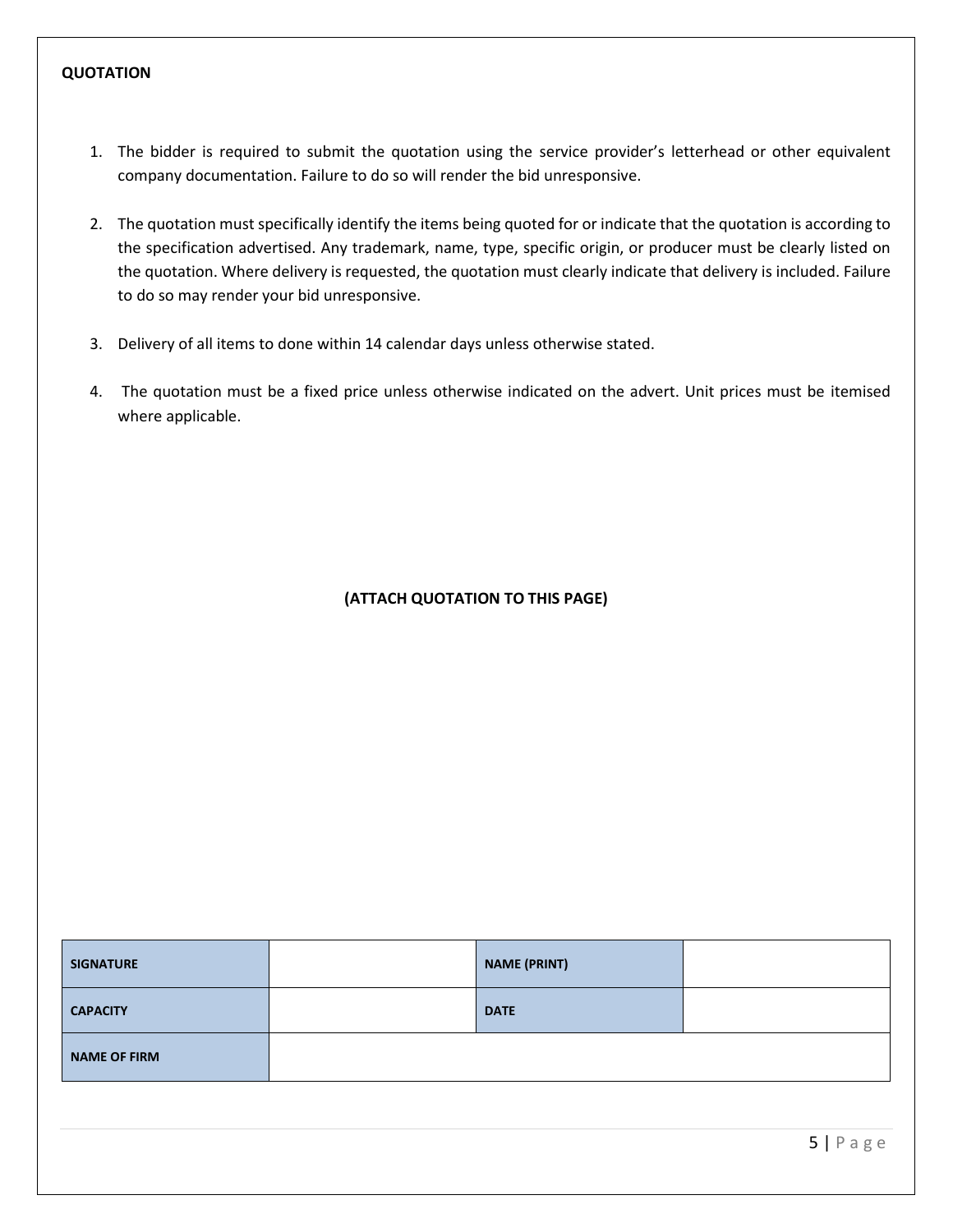## **DECLARATION OF INTEREST – MBD 4**

- 1. No bid will be accepted from persons in the service of the state\*.
- 2. Any person, having a kinship with persons in the service of the state, including a blood relationship, may make any offer or offers in terms if this invitation to bid. In view of possible allegations of favouritism, should the resulting bid, or part thereof be awarded to persons connected with or related to persons in service of the state, it is required that the bidder or their authorised representative declare their position in relation to the evaluating/adjudicating authority and/or take an oath declaring his/her interest.
- 3. In order to give effect to the above, the following questionnaire must be completed and submitted with the bid.

| 3.1 | <b>Full Name of Bidder/ Representative</b>    |  |
|-----|-----------------------------------------------|--|
| 3.2 | <b>Identity Number</b>                        |  |
| 3.3 | <b>Position Held in Company E.g. Director</b> |  |
| 3.4 | <b>Company Registration Number</b>            |  |
| 3.5 | <b>Tax Reference Number</b>                   |  |
| 3.6 | <b>VAT Registration Number</b>                |  |

| 3.7    | The names of all directors / trustees / shareholders members, their individual identity numbers and state |            |           |
|--------|-----------------------------------------------------------------------------------------------------------|------------|-----------|
|        |                                                                                                           |            |           |
|        | employee numbers must be indicated in paragraph 4 below.                                                  |            |           |
| 3.8    | Are you presently in the service of the State?                                                            | <b>Yes</b> | <b>No</b> |
| 3.8.1  | If so, furnish particulars                                                                                |            |           |
|        |                                                                                                           |            |           |
|        |                                                                                                           |            |           |
|        |                                                                                                           |            |           |
|        |                                                                                                           |            |           |
| 3.9    | Have you been in the service of the state for the past twelve months?                                     | <b>Yes</b> | <b>No</b> |
| 3.9.1  | If so, furnish particulars                                                                                |            |           |
|        |                                                                                                           |            |           |
|        |                                                                                                           |            |           |
|        |                                                                                                           |            |           |
|        |                                                                                                           |            |           |
| 3.10   | Do you have any relationship (family, friend, other) with persons in the service of                       |            |           |
|        |                                                                                                           | <b>Yes</b> | <b>No</b> |
|        | the state and who may be involved with the evaluation and or adjudication of this                         |            |           |
|        | bid?                                                                                                      |            |           |
| 3.10.1 | If so, furnish particulars                                                                                |            |           |
|        |                                                                                                           |            |           |
|        |                                                                                                           |            |           |
|        |                                                                                                           |            |           |
|        |                                                                                                           |            |           |
|        |                                                                                                           |            |           |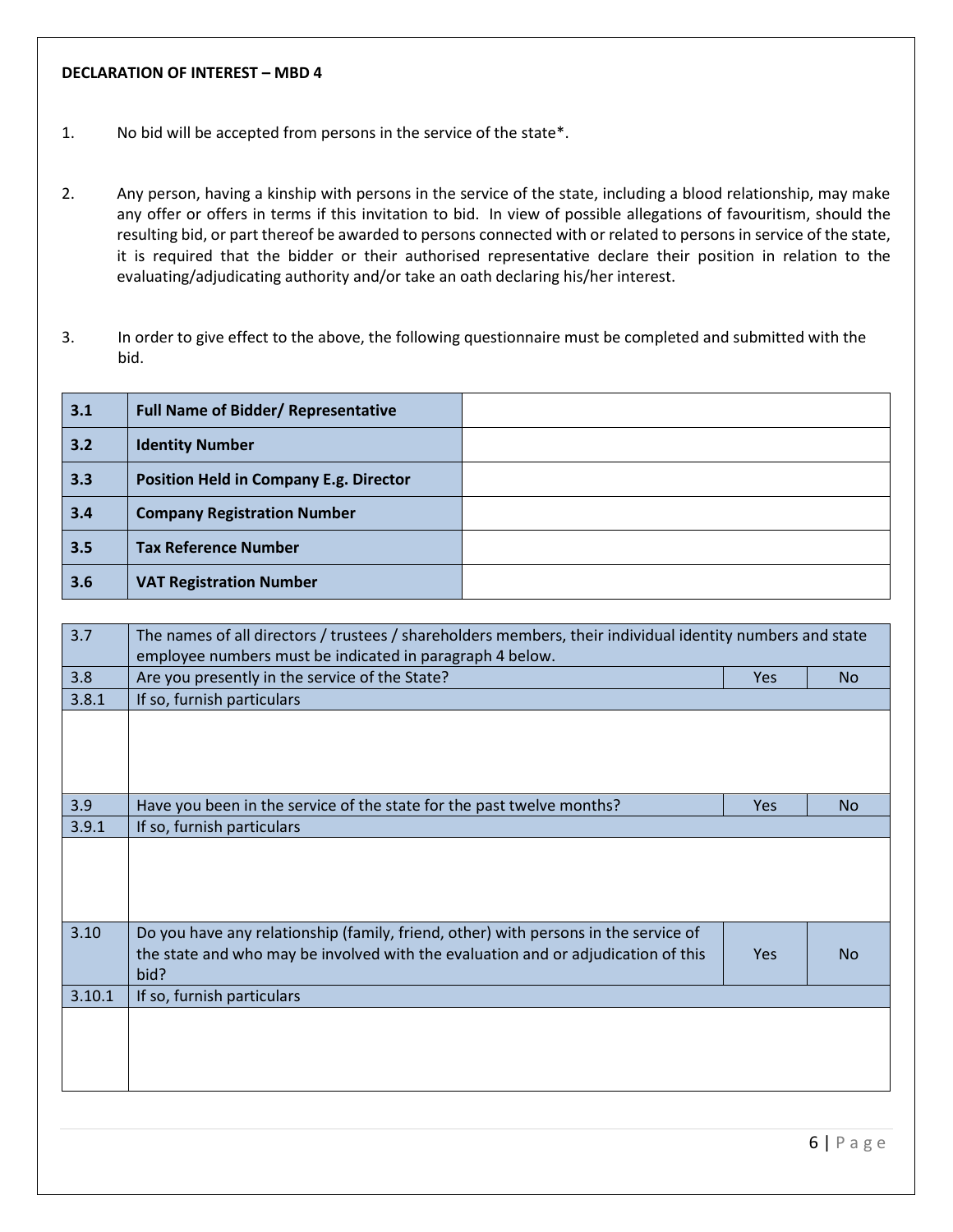| 3.11   | Are you aware of any relationship (family, friend, other) between bidder and any<br>persons in the service of the state who may be involved with the evaluation and or<br>adjudication of this bid?                               | Yes | <b>No</b> |
|--------|-----------------------------------------------------------------------------------------------------------------------------------------------------------------------------------------------------------------------------------|-----|-----------|
| 3.11.1 | If so, furnish particulars                                                                                                                                                                                                        |     |           |
|        |                                                                                                                                                                                                                                   |     |           |
| 3.12   | Are any of the company's director, managers, principle shareholders or<br>stakeholders in service of the state:                                                                                                                   | Yes | <b>No</b> |
| 3.12.1 | If so, furnish particulars                                                                                                                                                                                                        |     |           |
| 3.13   | Are any spouse, child or parent of the company's director's trustees, managers,                                                                                                                                                   |     |           |
|        | principle shareholders or stakeholders in service of the state?                                                                                                                                                                   | Yes | No        |
| 3.13.1 | If so, furnish particulars                                                                                                                                                                                                        |     |           |
|        |                                                                                                                                                                                                                                   |     |           |
| 3.14   | Do you or any of the directors, trustees, managers, principle shareholders, or<br>stakeholders of this company have any interest in any other related companies or<br>business whether or not they are bidding for this contract? | Yes | <b>No</b> |
| 3.14.1 | If so, furnish particulars                                                                                                                                                                                                        |     |           |
|        |                                                                                                                                                                                                                                   |     |           |

# 4. Full details of directors / trustees / members / shareholders.

| <b>Full Name</b> | <b>Identity Number</b> | <b>State Employee</b><br><b>Number</b> |
|------------------|------------------------|----------------------------------------|
|                  |                        |                                        |
|                  |                        |                                        |
|                  |                        |                                        |
|                  |                        |                                        |
|                  |                        |                                        |
|                  |                        |                                        |
|                  |                        |                                        |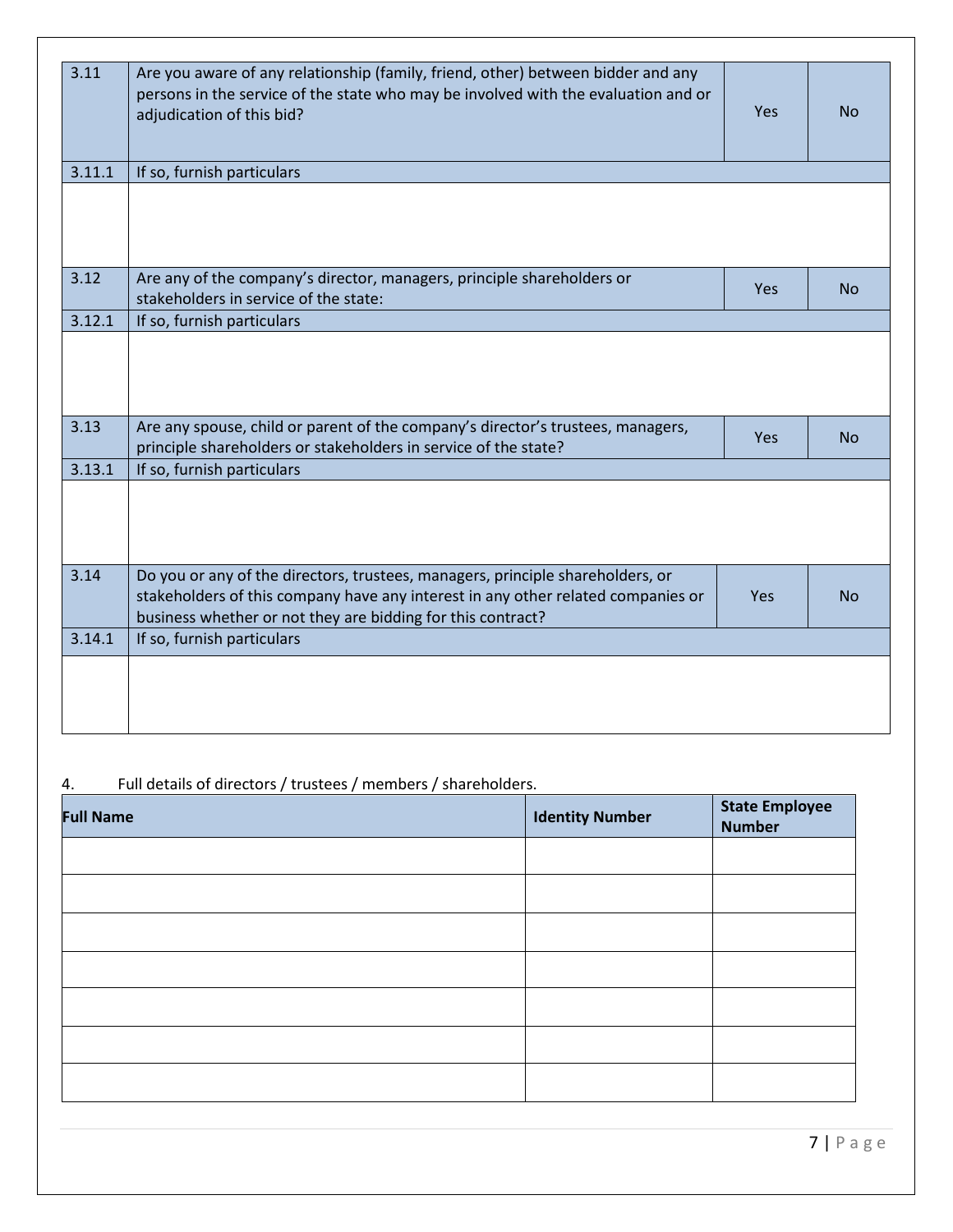#### **\*MSCM Regulations: "in the service of the state" means to be –**

#### (a) A member of –

- (i) any municipal council:
- (ii) any provincial legislature: or
- (iii) the national Assembly or the national Council of provinces:
- (b) a member of the board of directors of any municipal entity
- (c) an official of any municipality or municipal entity
- (d) an employee of any national or provincial department, national or provincial public entity or constitutional institution within the meaning of the Public Finance Management Act 1999 (Act N° 1 of 1999):
- (e) a member of the accounting authority of any national or provincial public entity: or
- (f) An employee of Parliament or a provincial legislature

## **5. DECLARATION**

I, the undersigned (name) \_\_\_\_\_\_\_

certify that the information furnished in paragraph 3 is correct.

I accept that the State may act against should this declaration prove to be false.

| <b>SIGNATURE</b>    | <b>NAME (PRINT)</b> |  |
|---------------------|---------------------|--|
| <b>CAPACITY</b>     | <b>DATE</b>         |  |
| <b>NAME OF FIRM</b> |                     |  |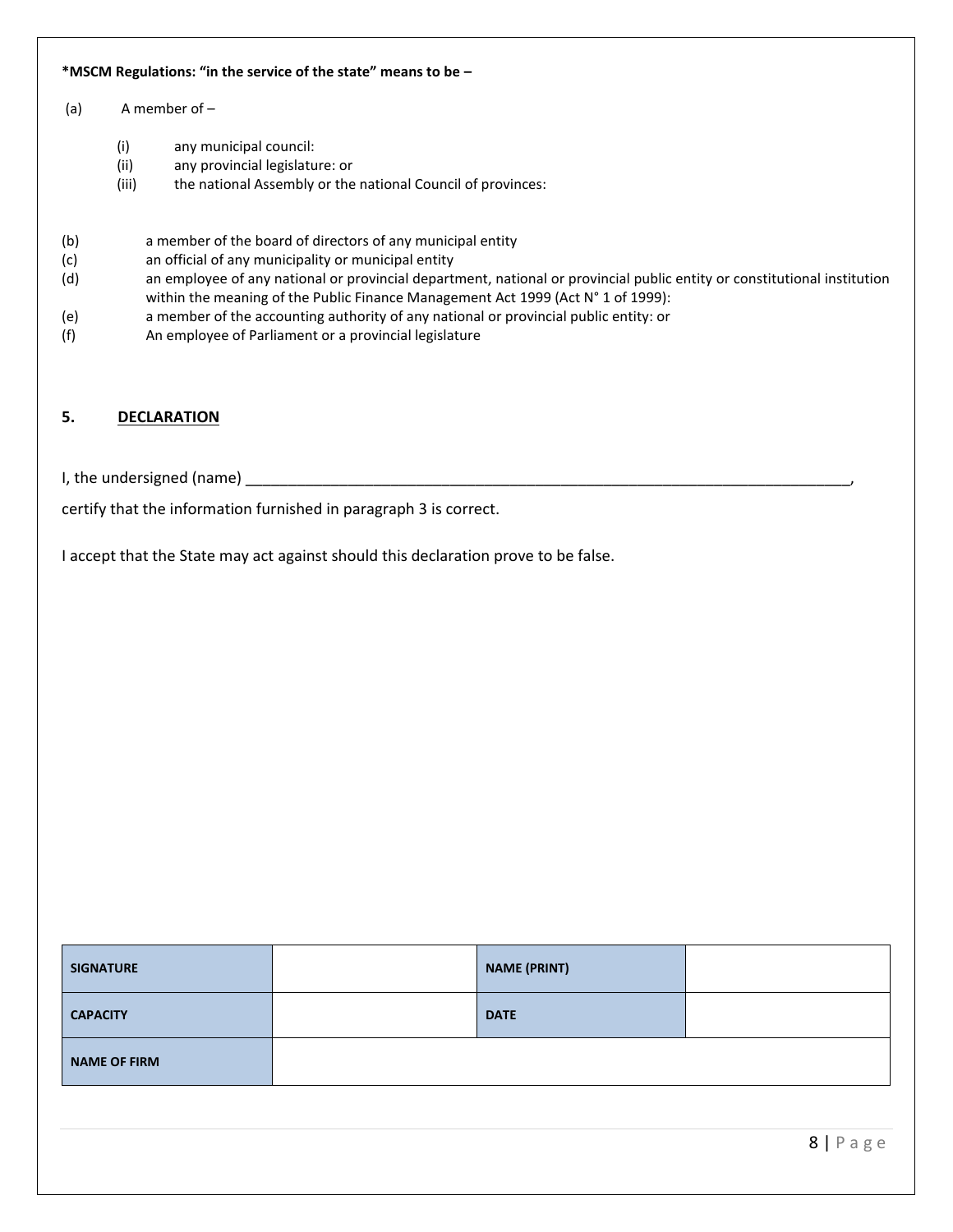## **DECLARATION OF BIDDER'S PAST SUPPLY CHAIN MANAGEMENT PRACTICES – MBD 8**

- 1. This Municipal Bidding Document must form part of the bids invited.
- 2. It serves as a declaration to be used by municipalities and municipal entities in ensuring that when goods and services are being procured, all reasonable steps are taken to combat the abuse of the supply chain management system.
- 3. The bid of any bidder may be rejected if that bidder or any of its directors have:
	- (a) abused the municipality's / municipal entity's supply chain management system or committed an improper conduct in relation to such system;
	- (b) been convicted for fraud or corruption during the past five (5) years;
	- (c) wilfully neglected, reneged on or failed to comply with any government, municipal or other public sector contract during the past five (5) years, or
	- (d) been listed in the Register for Tender Defaulters in terms of Section 29 of the Prevention and Combating of Corrupt Activities Act (No. 12 of 2004)

#### **4. In order to give effect to the above, the following questionnaire must be completed and submitted with the bid:**

| <b>Item</b> | <b>Question</b>                                                                                                                                                                                                                                                                                                                                                                                                                      |            | <b>Response</b> |  |
|-------------|--------------------------------------------------------------------------------------------------------------------------------------------------------------------------------------------------------------------------------------------------------------------------------------------------------------------------------------------------------------------------------------------------------------------------------------|------------|-----------------|--|
| 4.1         | Is the bidder or any of its directors listed on the National Treasury's database as a company or<br>person prohibited from doing business with the public sector?<br>(Companies or persons who are listed on this database were informed in writing of this<br>restriction by the National Treasury after the <i>audi alteram partem</i> rule was applied)                                                                           | <b>YES</b> | <b>NO</b>       |  |
| 4.1.1       | If so, furnish particulars                                                                                                                                                                                                                                                                                                                                                                                                           |            |                 |  |
| 4.2         | Is the bidder or any of its directors listed on the Register for Tender Defaulters in terms of<br>Section 29 of the Prevention and Combating Corrupt Activities Act (No. 12 of 2004)?<br>(To access this Register enter the National Treasury's website www.treasury.gov.za, click on<br>the icon "Register for Tender Defaulters" or submit your written request for a hard copy of<br>the Register to facsimile number 012-3265445 | <b>YES</b> | ΝO              |  |
| 4.2.1       | If so, furnish particulars                                                                                                                                                                                                                                                                                                                                                                                                           |            |                 |  |
| 4.3         | Was the bidder or any of its directors convicted by a court of law (including a court of law outside<br>the Republic of South Africa) for fraud or corruption during the past five (5) years?                                                                                                                                                                                                                                        | <b>YES</b> | <b>NO</b>       |  |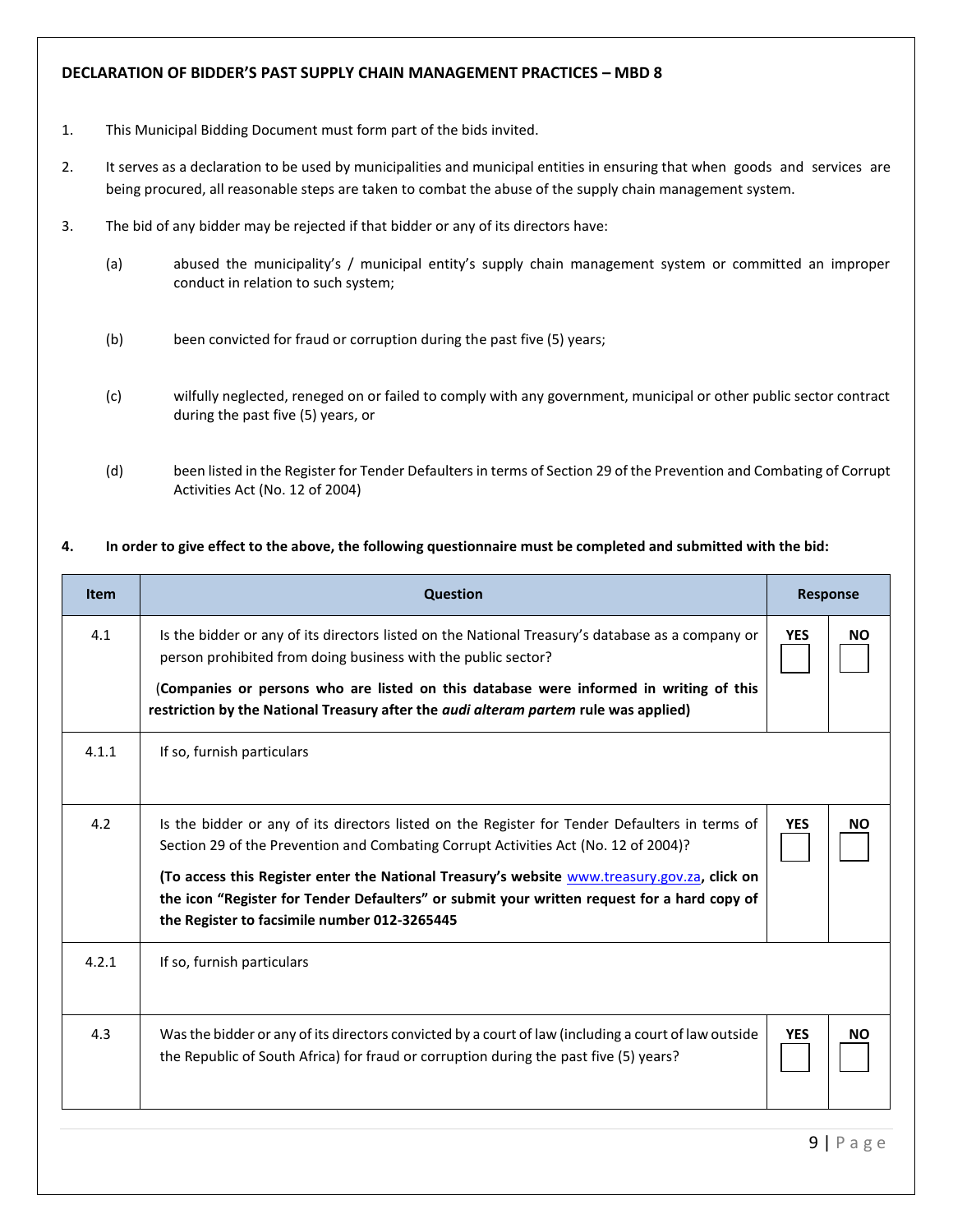| 4.3.1 | If so, furnish particulars                                                                                                                                                                                                                      |            |           |
|-------|-------------------------------------------------------------------------------------------------------------------------------------------------------------------------------------------------------------------------------------------------|------------|-----------|
| 4.4   | Does the bidder or any of its directors owe any municipal rates and taxed or municipal charges<br>to the municipality / municipal entity, or to any other municipality / municipal entity that is in<br>arrears for more than three (3) months? | <b>YES</b> | <b>NO</b> |
| 4.4.1 | If so, furnish particulars                                                                                                                                                                                                                      |            |           |
| 4.5   | Was any contract between the bidder and the municipality / municipal entity or any other organ<br>of the State terminated during the past five (5) years on account of failure to perform on or<br>comply with the contract?                    | <b>YES</b> | <b>NO</b> |
| 4.5.1 | If so, furnish particulars                                                                                                                                                                                                                      |            |           |

## **C E R T I F I C A T I O N**

I, THE UNDERSIGNED (Name) ………………………………………………………………..

CERTIFY THAT THE INFORMATION FURNISHED ON THIS DECLARATION FORM IS CORRECT.

I ACCEPT THAT THE STATE MAY ACT AGAINST ME SHOULD THIS DECLARATION PROVE TO BE FALSE.

| <b>SIGNATURE</b>    | <b>NAME (PRINT)</b> |  |
|---------------------|---------------------|--|
| <b>CAPACITY</b>     | <b>DATE</b>         |  |
| <b>NAME OF FIRM</b> |                     |  |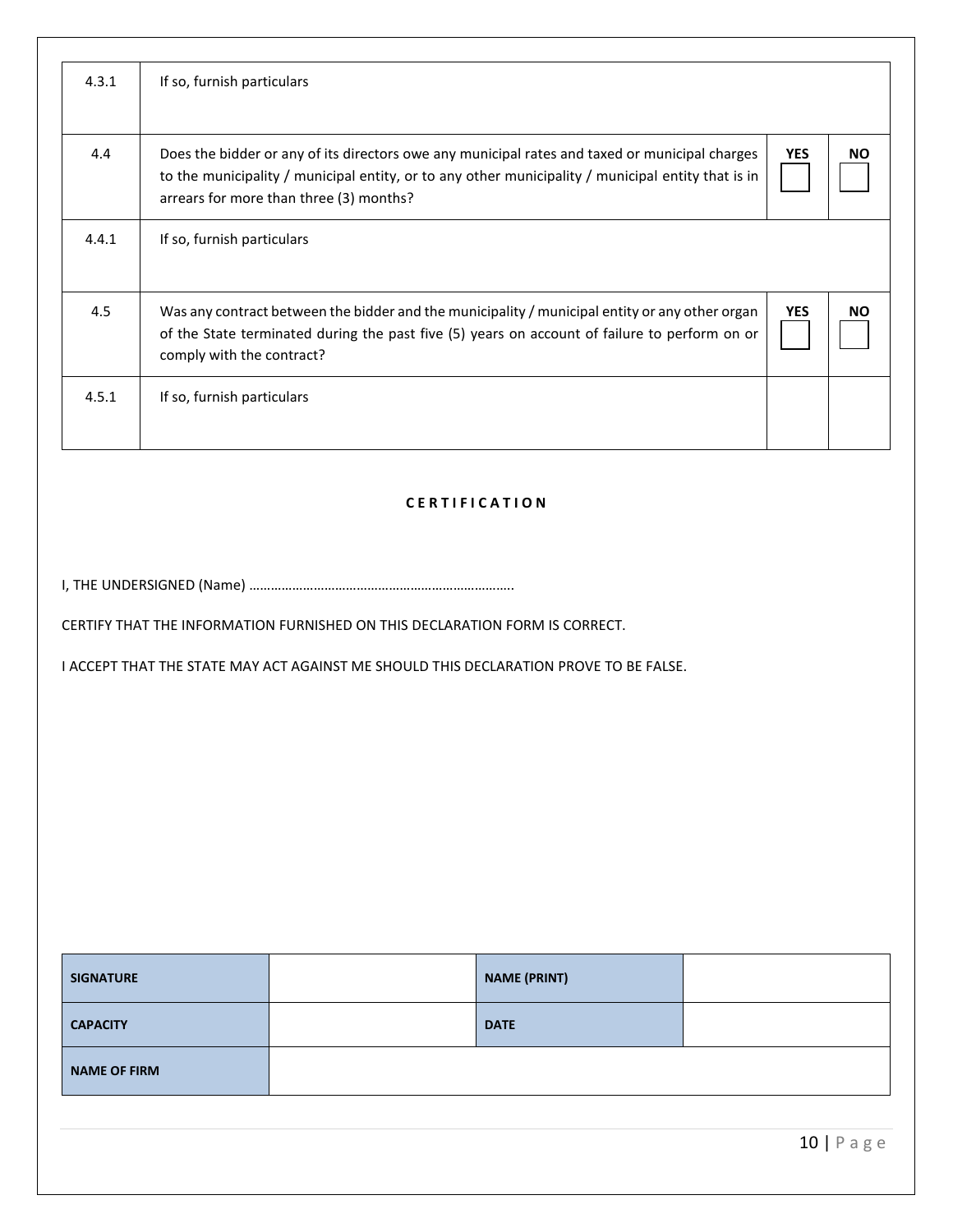## **CERTIFICATE OF INDEPENDENT BID DETERMINATION – MBD 9**

- 1 This Municipal Bidding Document (MBD) must form part of all bids<sup>1</sup> invited.
- 2 Section 4 (1) (b) (iii) of the Competition Act No. 89 of 1998, as amended, prohibits an agreement between, or concerted practice by, firms, or a decision by an association of firms, if it is between parties in a horizontal relationship and if it involves collusive bidding (or bid rigging).² Collusive bidding is a *pe se* prohibition meaning that it cannot be justified under any grounds.
- 3 Municipal Supply Regulation 38 (1) prescribes that a supply chain management policy must provide measures for the combating of abuse of the supply chain management system, and must enable the accounting officer, among others, to:
	- a. take all reasonable steps to prevent such abuse;
	- b. reject the bid of any bidder if that bidder or any of its directors has abused the supply chain management system of the municipality or municipal entity or has committed any improper conduct in relation to such system; and
	- c. cancel a contract awarded to a person if the person committed any corrupt or fraudulent act during the bidding process or the execution of the contract.
- 4 This MBD serves as a certificate of declaration that would be used by institutions to ensure that, when bids are considered, reasonable steps are taken to prevent any form of bid-rigging.
- 5 In order to give effect to the above, the attached Certificate of Bid Determination (MBD 9) must be completed and submitted with the bid:

**¹ Includes price quotations, advertised competitive bids, limited bids and proposals.**

**² Bid rigging (or collusive bidding) occurs when businesses, that would otherwise be expected to compete, secretly conspire to raise prices or lower the quality of goods and / or services for purchasers who wish to acquire goods and / or services through a bidding process. Bid rigging is, therefore, an agreement between competitors not to compete.**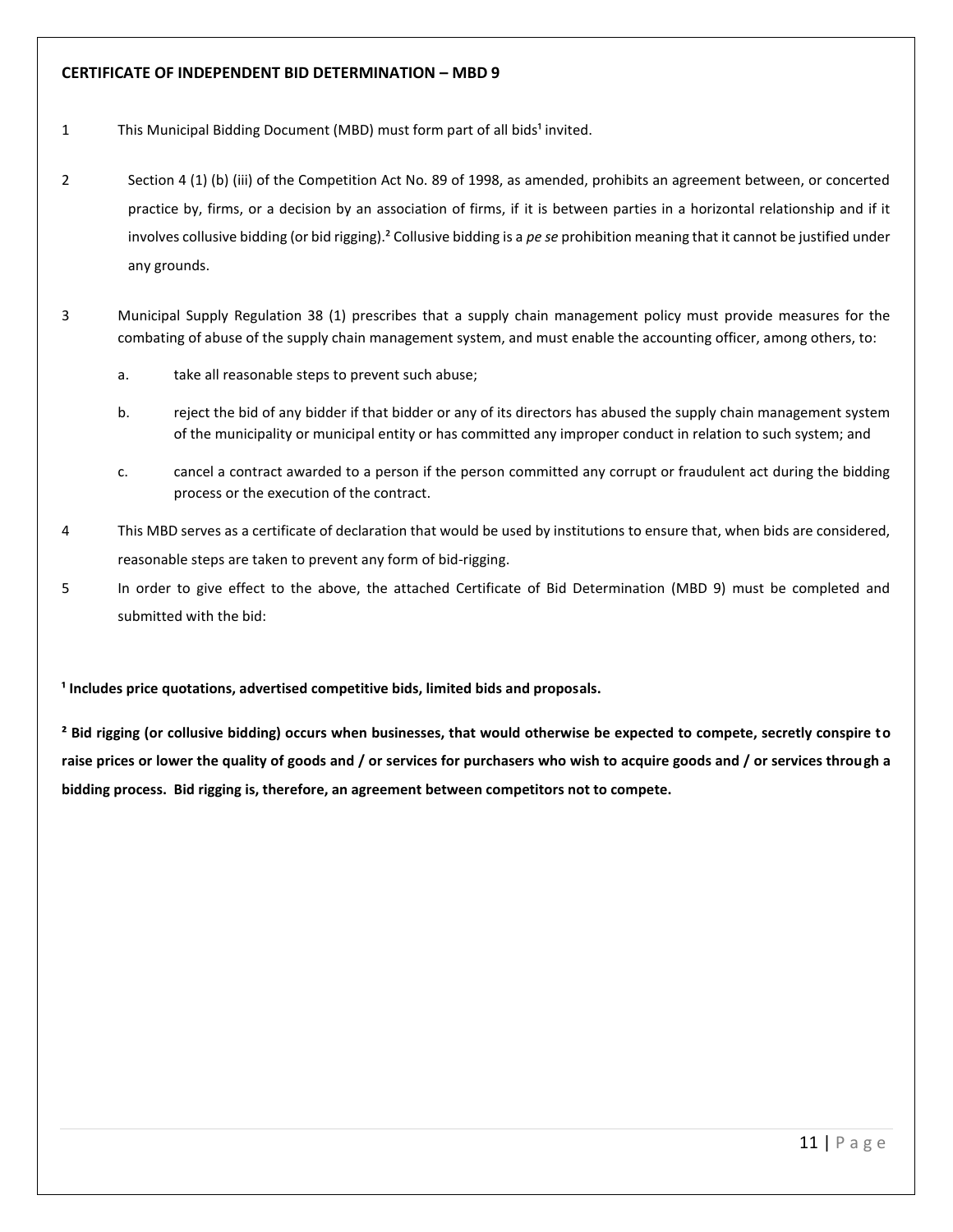## **CERTIFICATE OF INDEPENDENT BID DETERMINATION**

I, the undersigned, in submitting the accompanying bid:

(Bid Number and Description)

\_\_\_\_\_\_\_\_\_\_\_\_\_\_\_\_\_\_\_\_\_\_\_\_\_\_\_\_\_\_\_\_\_\_\_\_\_\_\_\_\_\_\_\_\_\_\_\_\_\_\_\_\_\_\_\_\_\_\_\_\_\_\_\_\_\_\_\_\_\_\_\_

in response to the invitation for the bid made by:

(Name of Municipality / Municipal Entity)

\_\_\_\_\_\_\_\_\_\_\_\_\_\_\_\_\_\_\_\_\_\_\_\_\_\_\_\_\_\_\_\_\_\_\_\_\_\_\_\_\_\_\_\_\_\_\_\_\_\_\_\_\_\_\_\_\_\_\_\_\_\_\_\_\_\_\_\_\_\_\_\_\_\_\_\_\_\_

do hereby make the following statements that I certify to be true and complete in every respect:

I certify, on behalf of: \_\_\_\_\_\_\_\_\_\_\_\_\_\_\_\_\_\_\_\_\_\_\_\_\_\_\_\_\_\_\_\_\_\_\_\_\_\_\_\_\_\_\_\_\_\_\_\_\_\_\_\_\_\_\_that:

(Name of Bidder)

- 1. I have read and I understand the contents of this Certificate;
- 2. I understand that the accompanying bid will be disqualified if this Certificate is found not to be true and complete in every respect;
- 3. I am authorized by the bidder to sign this Certificate, and to submit the accompanying bid, on behalf of the bidder;
- 4. Each person whose signature appears on the accompanying bid has been authorized by the bidder to determine the terms of, and to sign, the bid, on behalf of the bidder;
- 5. For the purposes of this Certificate and the accompanying bid, I understand that the word "competitor" shall include any individual or organization, other than the bidder, whether or not affiliated with the bidder, who:
	- (a) has been requested to submit a bid in response to this bid invitation;
	- (b) could potentially submit a bid in response to this bid invitation, based on their qualifications, abilities or experience; and
	- (c) provides the same goods and services as the bidder and/or is in the same line of business as the bidder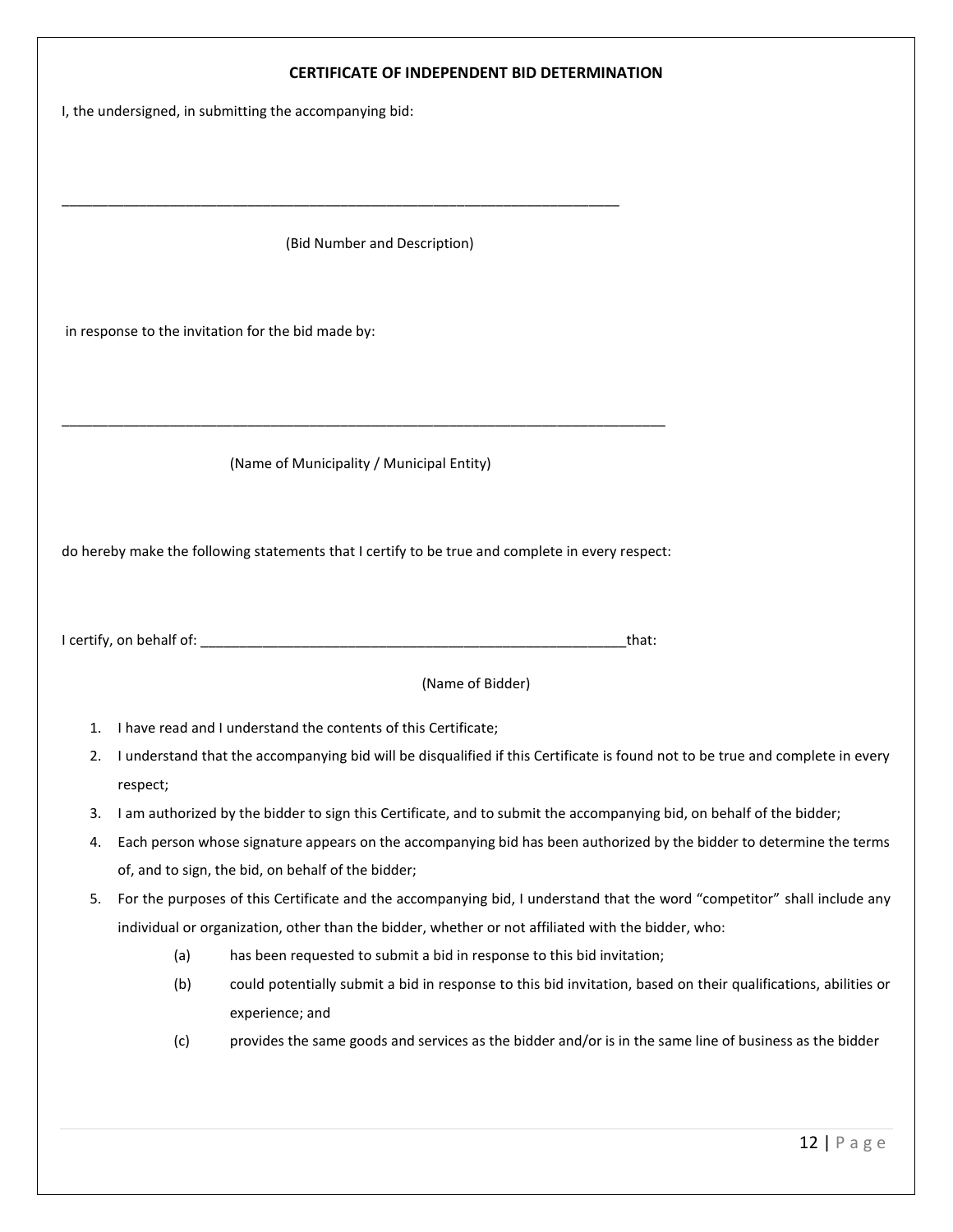- 6. The bidder has arrived at the accompanying bid independently from, and without consultation, communication, agreement or arrangement with any competitor. However communication between partners in a joint venture or consortium<sup>3</sup> will not be construed as collusive bidding.
- 7. In particular, without limiting the generality of paragraphs 6 above, there has been no consultation, communication, agreement or arrangement with any competitor regarding:
	- (a) prices;
	- (b) geographical area where product or service will be rendered (market allocation)
	- (c) methods, factors or formulas used to calculate prices;
	- (d) the intention or decision to submit or not to submit, a bid;
	- (e) the submission of a bid which does not meet the specifications and conditions of the bid; or
	- (f) bidding with the intention not to win the bid.
- 8. In addition, there have been no consultations, communications, agreements or arrangements with any competitor regarding the quality, quantity, specifications and conditions or delivery particulars of the products or services to which this bid invitation relates.
- 9. The terms of the accompanying bid have not been, and will not be, disclosed by the bidder, directly or indirectly, to any competitor, prior to the date and time of the official bid opening or of the awarding of the contract.

## **³ Joint venture or Consortium means an association of persons for the purpose of combining their expertise, property, capital, efforts, skill and knowledge in an activity for the execution of a contract.**

10. I am aware that, in addition and without prejudice to any other remedy provided to combat any restrictive practices related to bids and contracts, bids that are suspicious will be reported to the Competition Commission for investigation and possible imposition of administrative penalties in terms of section 59 of the Competition Act No 89 of 1998 and or may be reported to the National Prosecuting Authority (NPA) for criminal investigation and or may be restricted from conducting business with the public sector for a period not exceeding ten (10) years in terms of the Prevention and Combating of Corrupt Activities Act No 12 of 2004 or any other applicable legislation.

| <b>SIGNATURE</b>    | <b>NAME (PRINT)</b> |  |
|---------------------|---------------------|--|
| <b>CAPACITY</b>     | <b>DATE</b>         |  |
| <b>NAME OF FIRM</b> |                     |  |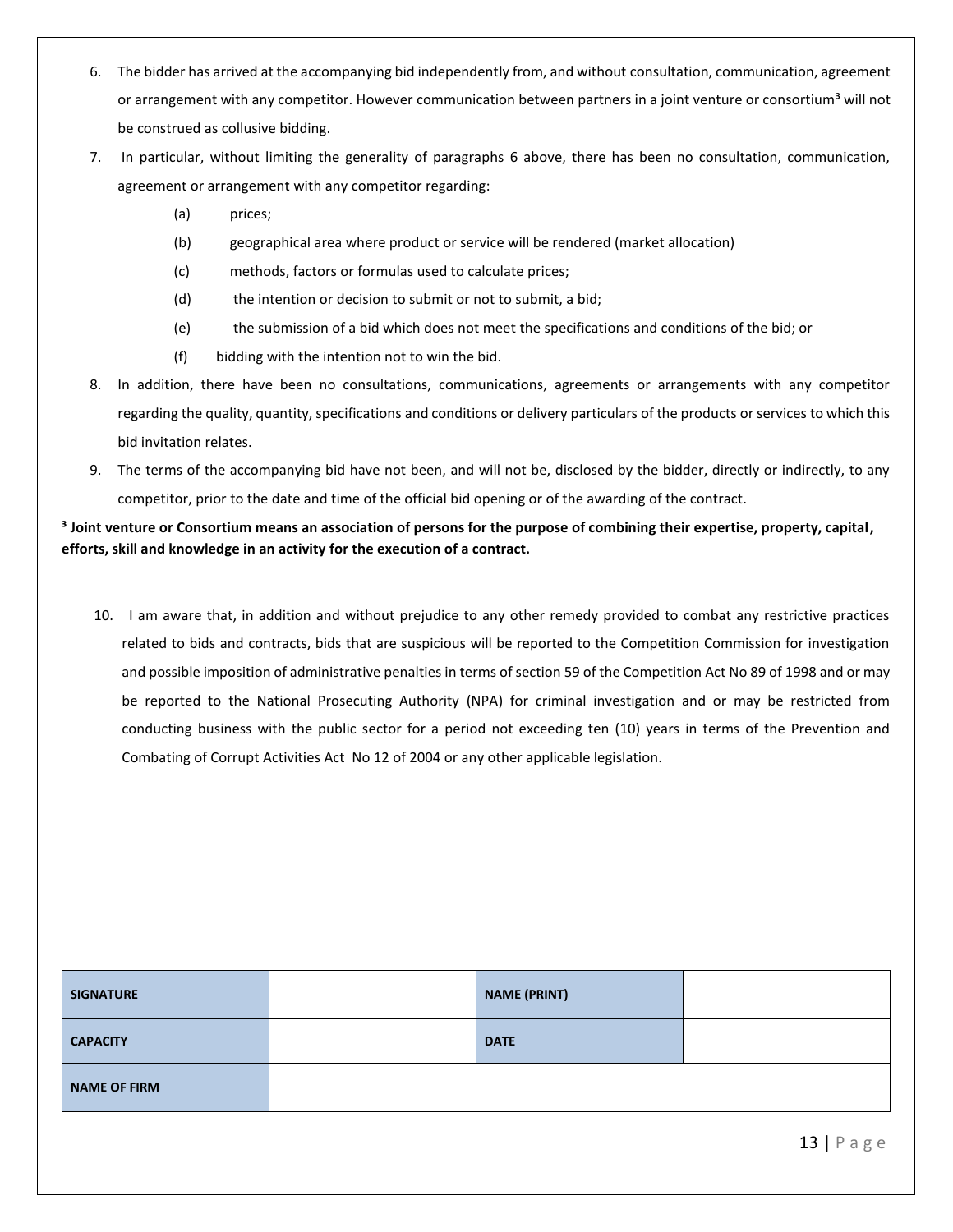The tenderer is to affix to this page either:

- 1) Proof that they are not in arrears for more than 90 days with municipal rates and taxes and municipal service charges. The latest municipal account is to be attached. **Attach latest municipal account statement behind this page. The statement must not be older than three months from the close of this tender.**; or
- 2) Signed copy of the lease agreement if the tenderer is currently leasing premises and not responsible paying municipal accounts **together with a letter from the landlord** (not older than three months from the close of this tender) stating that no levies are in arrears (*only if applicable*); or
- 3) An affidavit signed and stamped by a Commissioner of Oaths stating that **the business** is not required to pay municipal charges and providing for the reasons thereof (*only if applicable*). In cases where **the business** resides in an area that does not pay for municipal rates and taxes and municipal service charges, a letter from the **Ward Councillor**, must be submitted together with the affidavit confirming the business address.

Note:

- It is the responsibility of the service provider to ensure that the statement/proof of municipal good standing being submitted includes proof that the account is not more than 90 days in arrears.
- For service providers with more than one office branch, the proof of municipal account provided must reflect that of the nominated branch which will undertake the required works.
- Failure to affix such documentation as prescribed to this page shall result in this tender not being further considered for the award of the contract.
- Should this tender be considered for award of the contract, based on proof of submission and should proof of such submission be found to be invalid, erroneous or inaccurate, this tender will no longer be considered for the award of the contract.
- Statements, letters, and affidavits must not be older than three months from the closing date of this tender.

I, \_\_\_\_\_\_\_\_\_\_\_\_\_\_\_\_\_\_\_\_\_\_\_\_\_\_\_\_\_\_\_\_\_\_\_\_\_\_\_\_\_\_\_\_\_\_\_\_\_\_\_\_\_\_\_\_\_\_\_\_\_\_\_\_\_\_\_\_\_\_\_\_\_\_\_\_\_\_\_\_\_\_\_\_\_\_\_\_\_\_\_\_\_,

(Full name in block letters) the undersigned, certify that the information furnished on this declaration form is correct and that the business has no undisputed commitments for municipal services towards a municipality in respect of which payment is overdue for more than 90 days (30 days if the tender price exceeds R10 Million).

| <b>SIGNATURE</b>    | <b>NAME (PRINT)</b> |  |
|---------------------|---------------------|--|
| <b>CAPACITY</b>     | <b>DATE</b>         |  |
| <b>NAME OF FIRM</b> |                     |  |